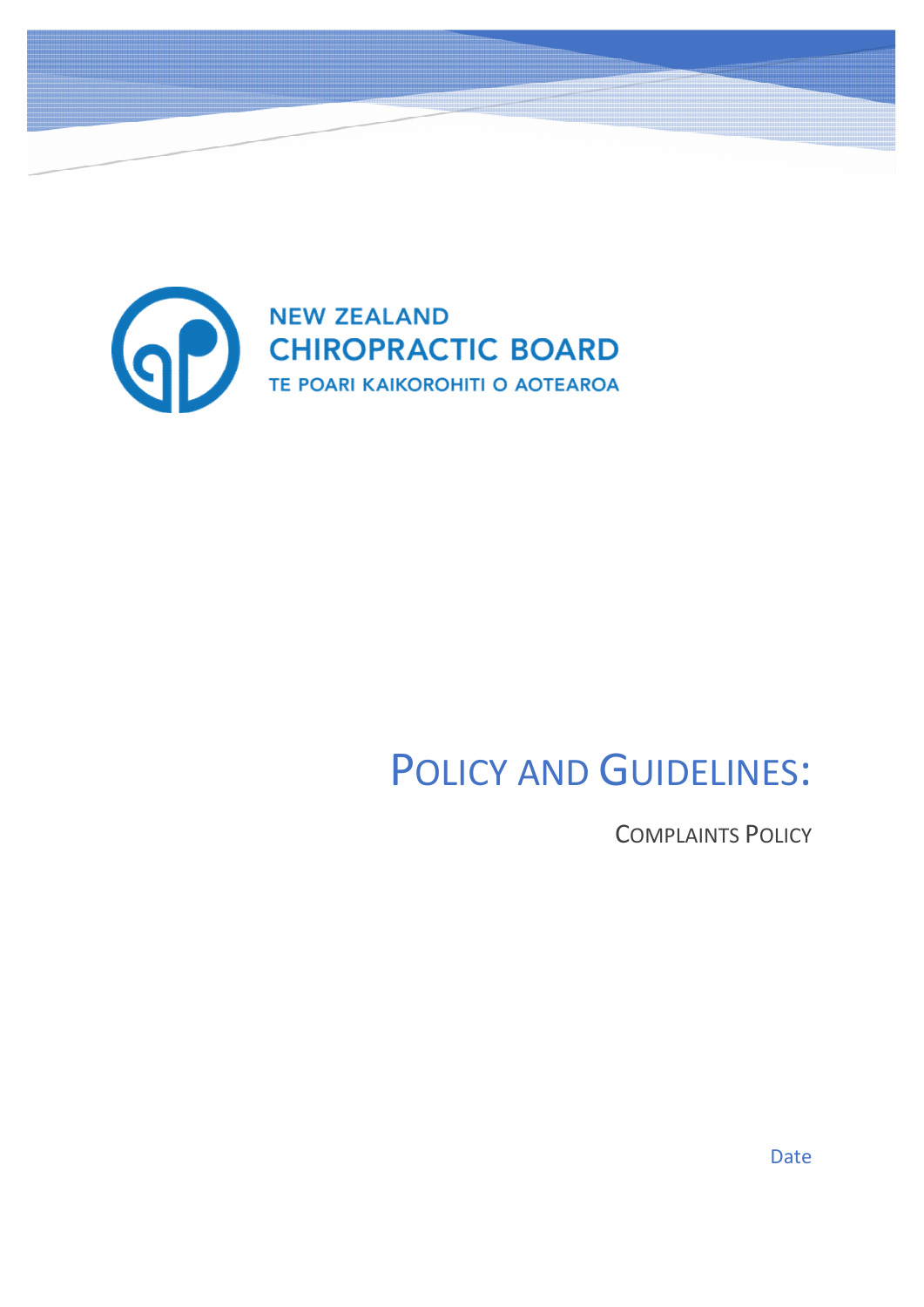## Associated Policy Documents

- Competency-based standards for chiropractors
- Code of Ethics
- $\bullet$

| <b>Revision Schedule</b> |                      |                    |
|--------------------------|----------------------|--------------------|
| Version                  | <b>Date Approved</b> | <b>Next Review</b> |
| <b>One</b>               |                      |                    |
|                          |                      |                    |
|                          |                      |                    |
|                          |                      |                    |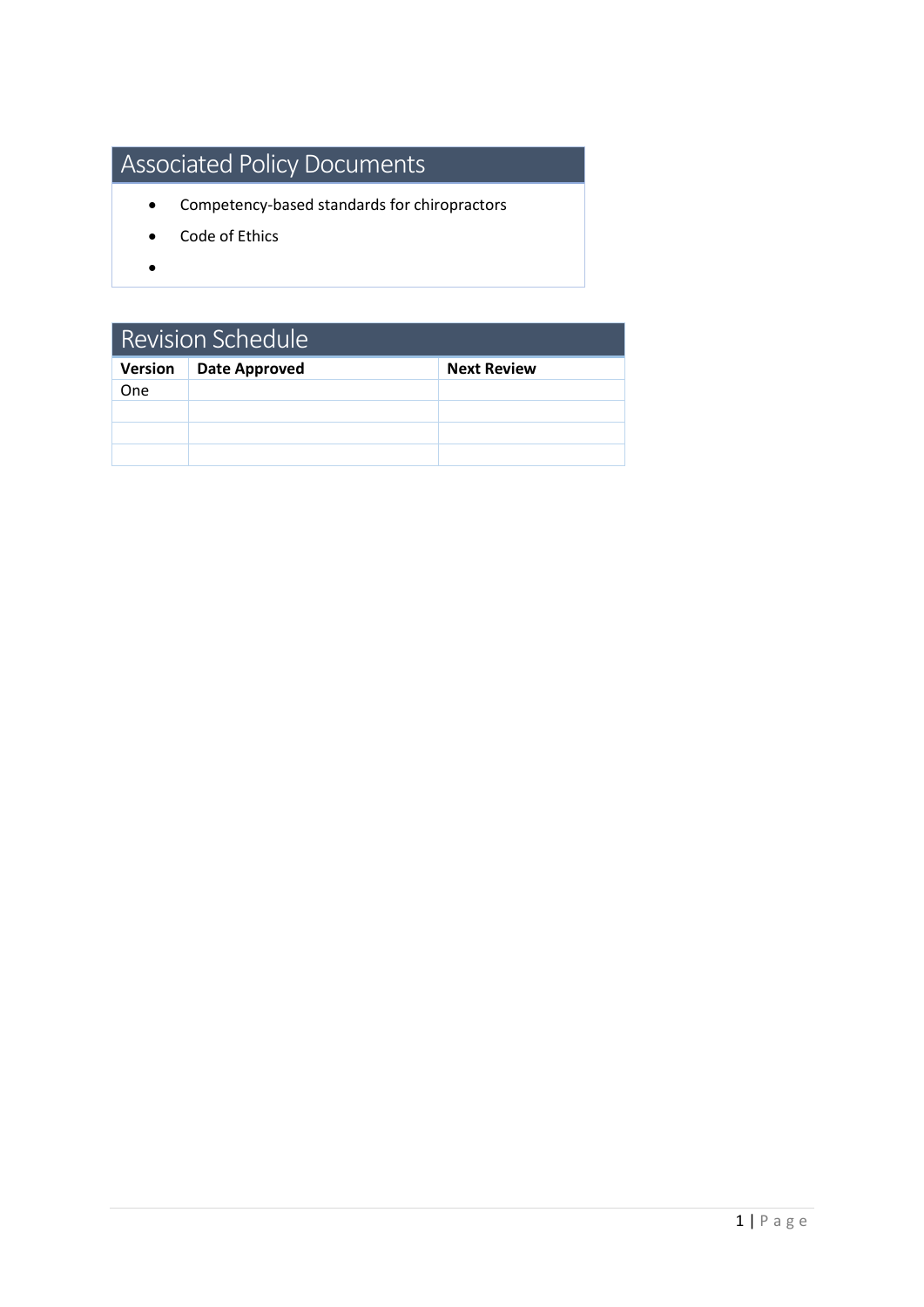### **CONTENTS**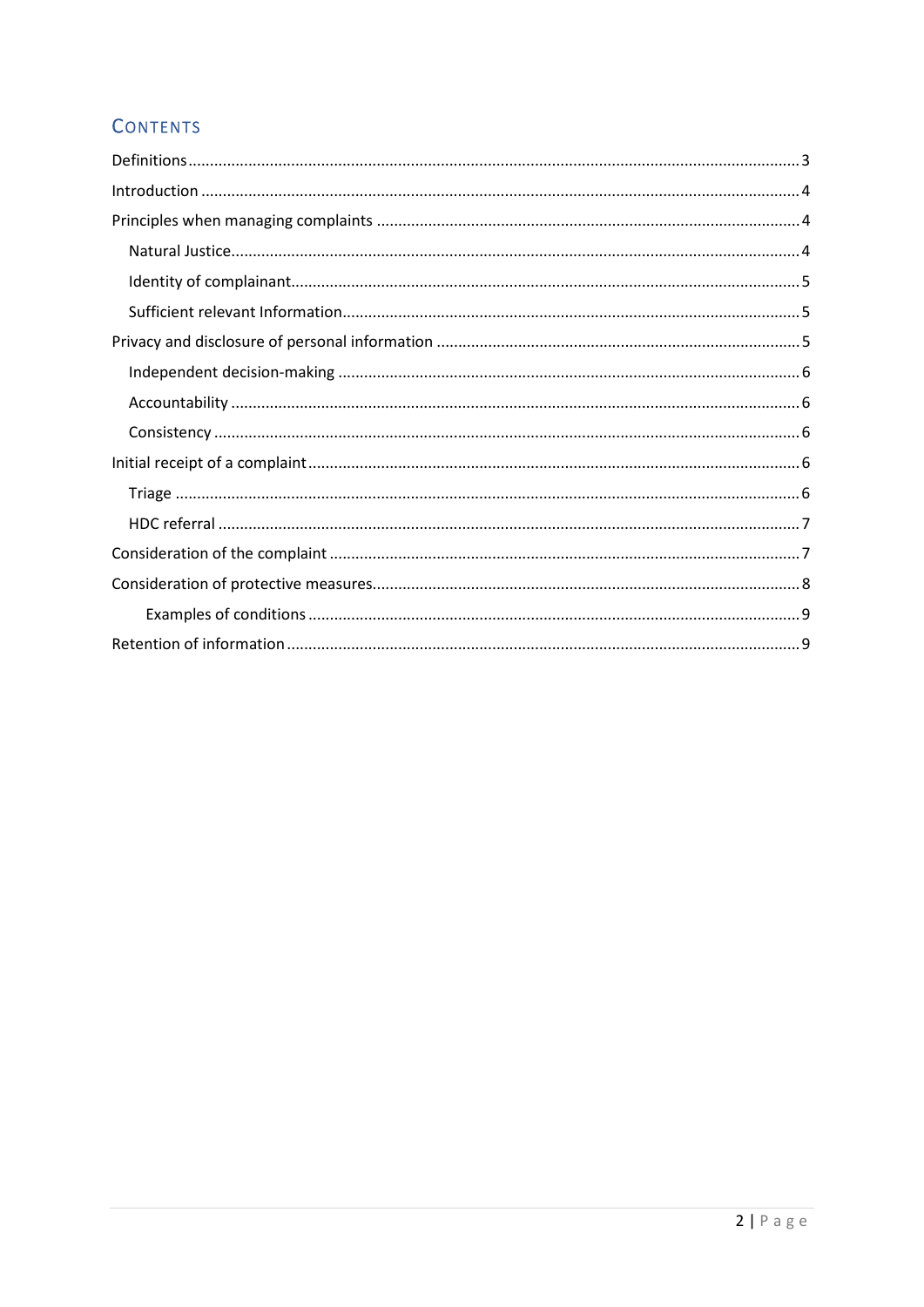#### <span id="page-3-0"></span>**DEFINITIONS**

**ACC:** Accident Compensation Corporation

**Complainant:** Any person (or entity) who makes a complaint about a chiropractor.

**Complaint**: A complaint or notice alleging that the practice or conduct of a chiropractor has affected a health consumer

**Chiropractic Board or Board**: The title 'Chiropractic Board' and 'Board' refers to the Chiropractic Board, including the appointed Board members or the Secretariat, as the context requires. The Board is a Responsible Authority under the HPCAA.

**HDC:** Health and Disability Commissioner appointed under the Health and Disability Commissioner Act 1994.

**HPCAA:** Health Practitioners Competence Assurance Act 2003.

**Privacy Act:** Privacy Act 2020.

**Risk of Harm:** Risk of harm may be indicated by:

- a pattern of practice or behaviour over a period suggesting the chiropractor's practice of chiropractic may not meet the required standards; or
- a single incident that demonstrates a significant departure from accepted standards of chiropractic practice; or
- recognised poor practice or performance where local interventions have failed this does not exclude notification of serious concerns where internal review or audit is inaccessible or unavailable to the person with the concern; or criminal offending; or
- professional isolation with declining standards that become apparent.

**Risk of Serious Harm**: Risk of serious harm may be indicated by:

- the potential that an individual patient is seriously harmed by the chiropractor; or
- the chiropractor may pose a continued threat to more than one patient and as such the harm is collectively considered 'serious'; or
- sufficient evidence to suggest that an alleged criminal offending is of such a nature that the chiropractor poses a risk of harm to one or more members of the public.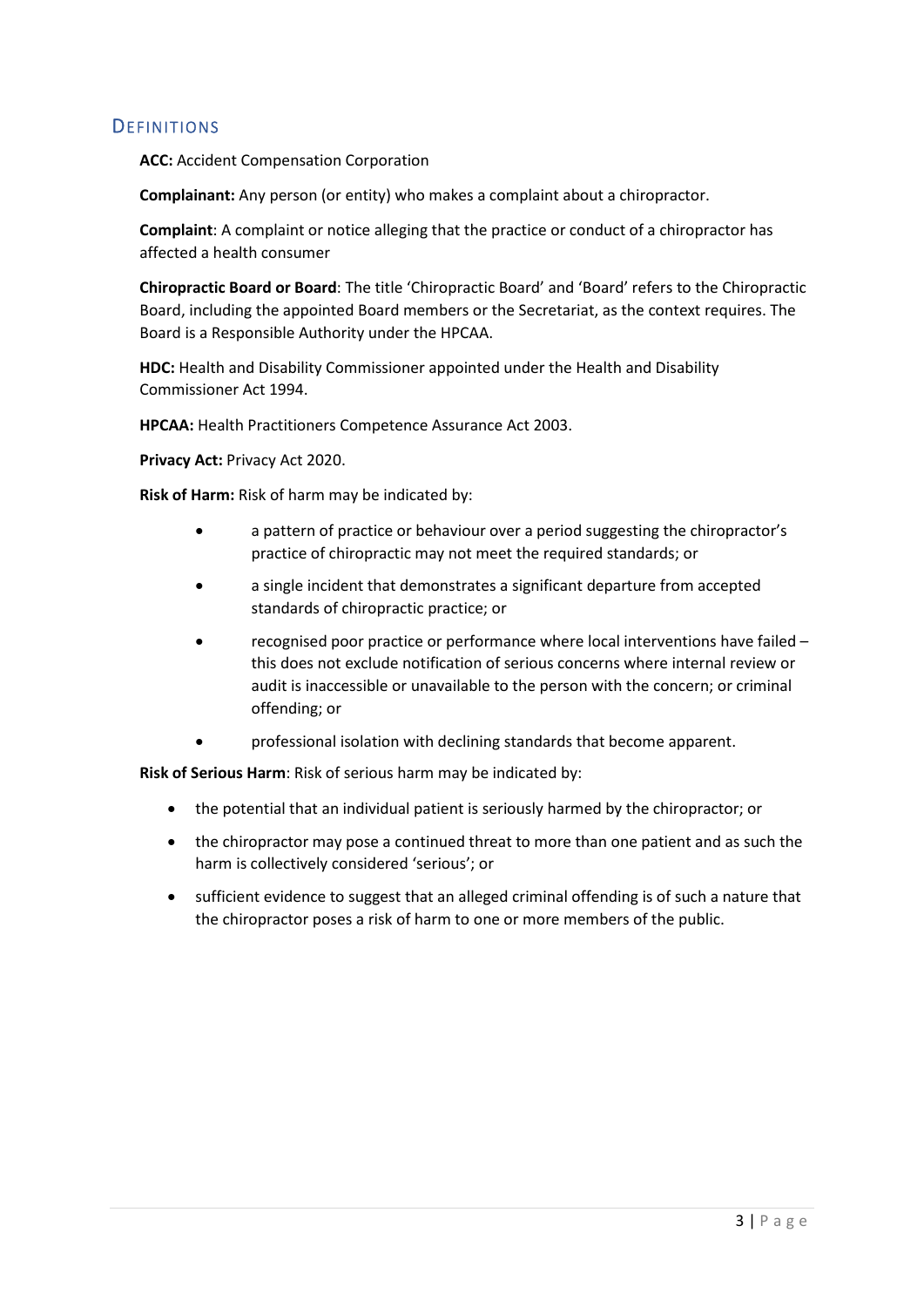#### <span id="page-4-0"></span>**INTRODUCTION**

- 1. This policy sets out the principles and processes the Board has adopted for the assessment and management of complaints and notifications about chiropractors. The Board exercises statutory functions set out in section 118 of the HPCAA. Those functions include the appropriate management of complaints about chiropractors conduct or ethical practice.
- 2. The policy is not intended to cover every specific complaint scenario, but to provide guidance on how complaints will generally be assessed and managed.

#### <span id="page-4-1"></span>PRINCIPLES WHEN MANAGING COMPLAINTS

#### *Public safety is paramount*

*The HPCAA is designed to protect the health and safety of the public (s 3(1) HPCAA) by providing for mechanisms to ensure that health practitioners are competent and fit to practise their professions.* 

- 3. As the Responsible Authority for the profession of chiropractic, the protection of the health and safety of members of the public is the Board's principal purpose and will be at the forefront of the Board's decision-making when responding to complaints or concerns brought to its attention. This purpose requires the Board to take appropriate action when bona fide complaints or concerns that risk public health and safety are brought to its attention.
- 4. When assessing a complaint/notification against the Board's statutory obligation to protect public health and safety, the Board will consider its definitions of 'risk of harm' and 'risk of serious harm'.
- 5. Where a complaint/ notification is received that alleges criminal, sexual or drug offending by a chiropractor, the Board is likely to consider this to be a risk of serious harm. Given the purpose and functions of the Board under the HPCAA, actual patient harm or an adverse outcome does not have to be established for action to be taken. It is sufficient for the Board to have reasonable grounds to hold an opinion that there is a risk of harm to the public.
- 6. Where a risk of serious harm is identified, the Board may consider making orders under sections 39 or 69 of the HPCAA, irrespective of what other action the Board may have already taken or may propose to take.

#### <span id="page-4-2"></span>NATURAL JUSTICE

#### *HPCAA Schedule 3, clause 2*

#### *Information authorities may act on*

*'Each authority must observe the rules of natural justice but, subject to that requirement, may receive as evidence any statement, document, information, or matter, whether or not it would be admissible in a court of law'.* 

7. Decisions made by the Board in the performance of its statutory functions are subject to judicial review. A judicial review is conducted by the High Court and enables a decision by a public body that might affect rights, interests, or expectations of others to be legally challenged. This means that the Board must observe the rules of natural justice, act fairly and lawfully, and give reasons for its decisions.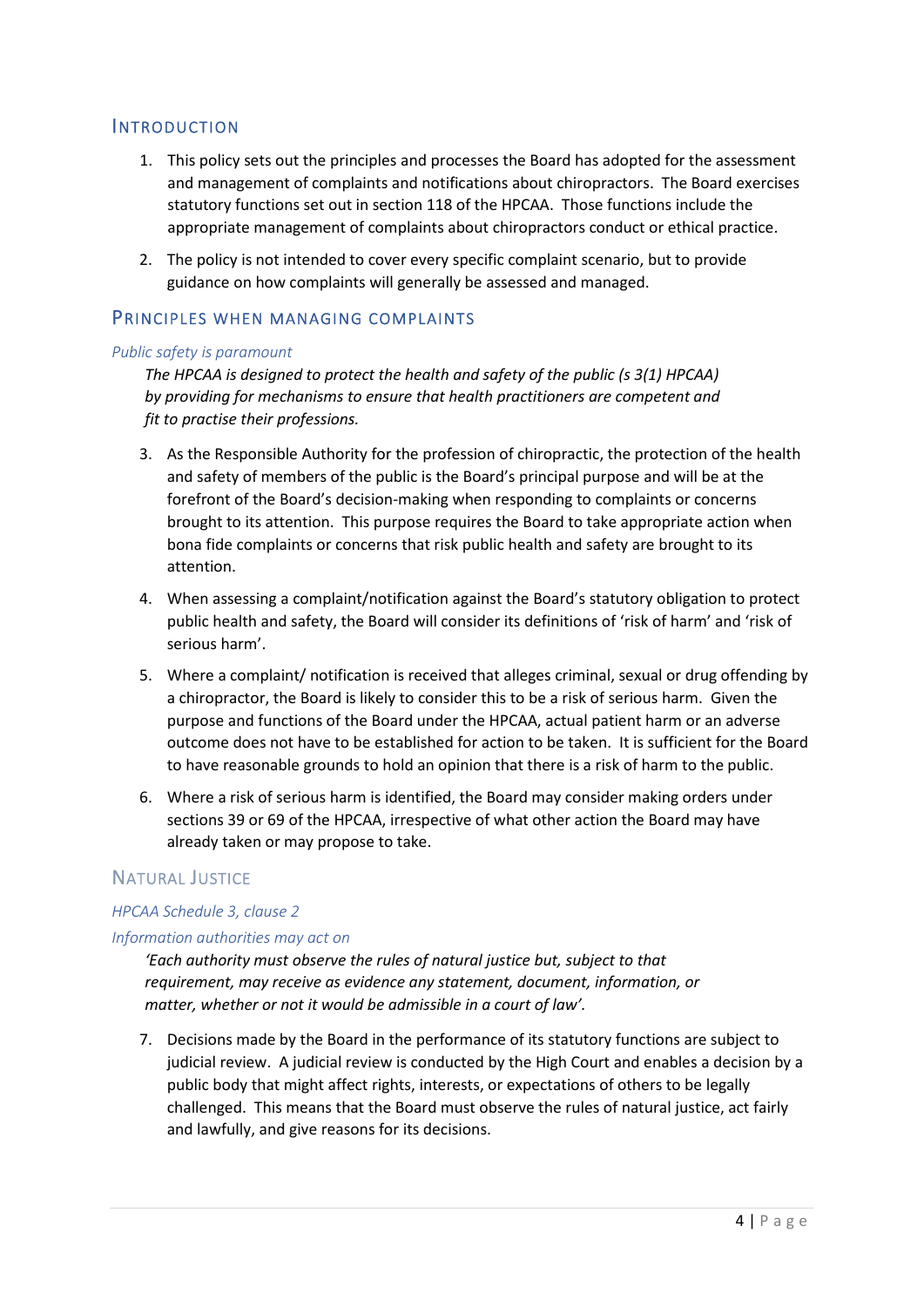- 8. The Board will comply with the principles of natural justice when dealing with chiropractors and complainants/notifiers and when referring complaints for investigation under Part 4 HPCAA. Those principles require the Board to:
	- Avoid bias and pre-determination (and the appearance of bias or pre-determination) The Board will appropriately manage any conflicts of interest that may arise. The Board shall also consider complaints with an open mind without a predisposition to decide any cause or issue in a particular way.
	- Give the chiropractor a reasonable opportunity to be heard. The Board will give the chiropractor adequate notice of what is said about them and sufficient opportunity to reply before making any decision that may be averse to the chiropractor's interests.
- 9. The Board will deal with chiropractors and complainants in a fair and reasonable way. Bearing in mind that the role of the Board is not to investigate complaints, the Board will inquire into and assess all relevant and available information before deciding whether a complaint or notification about a chiropractor warrants further action.

#### <span id="page-5-0"></span>IDENTITY OF COMPLAINANT

- 10. Natural justice requires an accused to know the identity of the accuser where this information is needed to enable the accused to respond effectively to the accusation. The Board will respect the chiropractor's right to know what information about the chiropractor is being presented to the Board, and to be allowed to provide an informed response to that information, by providing the chiropractor with an opportunity to answer the complaint/notification and a reasonable period in which to do so.
- 11. The Board expects the person making the complaint to allow themselves to be identified to the chiropractor in question, and for a copy of their notice to be released to the chiropractor for a response. In certain circumstances the Board may withhold the name of the notifier if it could be withheld under the Privacy Act 2020. These circumstances are rare and the threshold for withholding information is high.

#### <span id="page-5-1"></span>SUFFICIENT RELEVANT INFORMATION

12. Before making a decision, the Board will ensure that it has sufficient information to make a decision that is fair and reasonable in the circumstances. This includes ensuring it considers all relevant information, and not considering any irrelevant information.

#### <span id="page-5-2"></span>PRIVACY AND DISCLOSURE OF PERSONAL INFORMATION

#### *Privacy Act 2020*

#### *Principle 6 Access to personal information*

- *(1) Where an agency holds personal information in such a way that it can readily be retrieved, the individual concerned shall be entitled —* 
	- *(a) to obtain from the agency confirmation of whether or not the agency holds such personal information; and*
	- *(b) to have access to that information.*
- *(2) Where, in accordance with subclause (1)(b), an individual is given access to personal information, the individual shall be advised that, under principle 7, the individual may request the correction of that information.*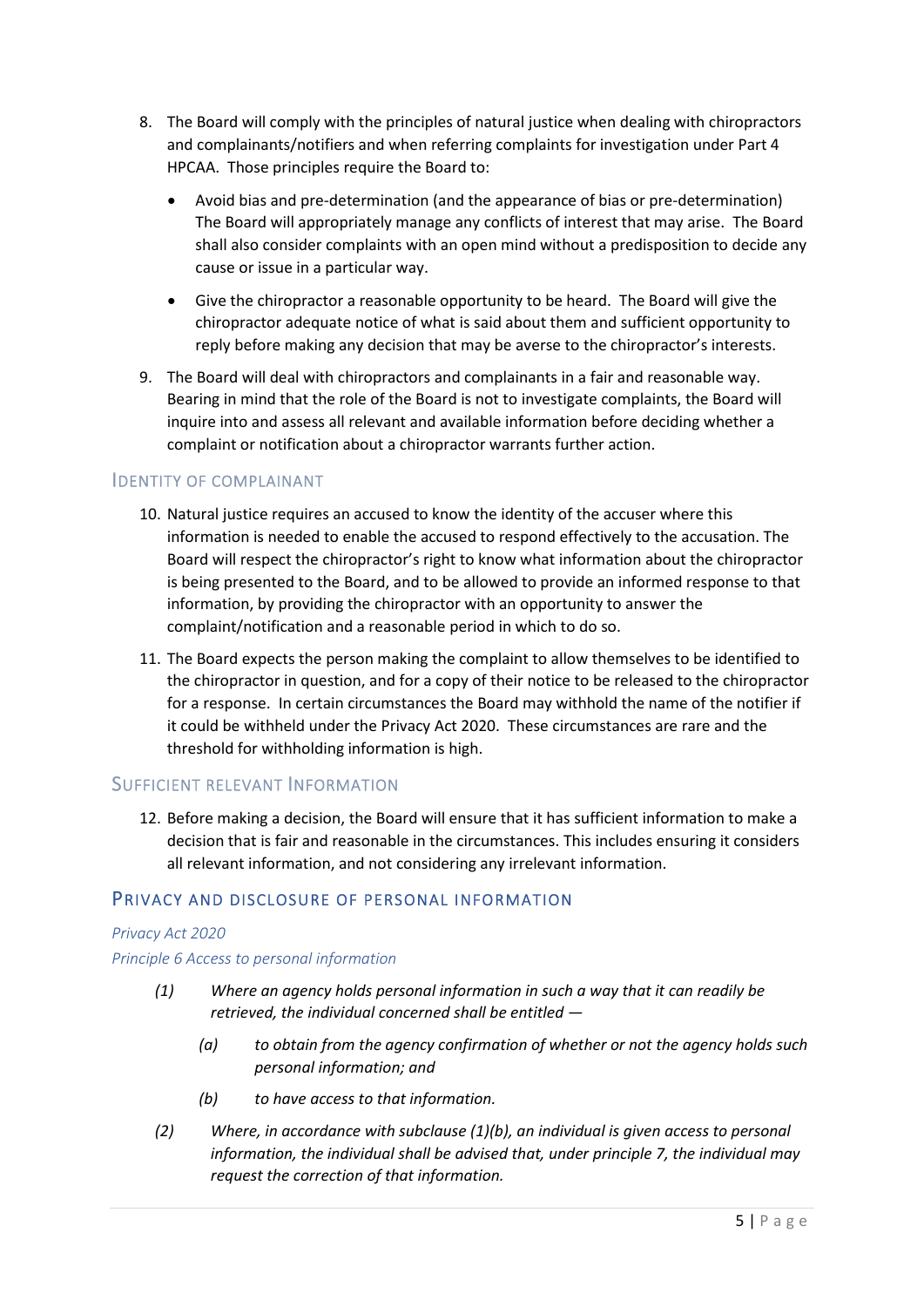- *(3) The application of this principle is subject to the provisions of Parts 4 and 5*
- 13. The Board will promote transparency and accountability with all parties involved in the complaint - including complainants, chiropractors, and relevant external agencies (for example, HDC, ACC). The Board must consider and apply the privacy principles and comply with any obligations of confidentiality assumed by the Board, subject to the over-riding principle that the Board must protect public health and safety.
- 14. The Board recognises the chiropractor has the right to receive information held by the Board that is required by the chiropractor to respond effectively to any complaint or notification. Complaints or concerns about a chiropractor, are the chiropractor's "personal information" and accordingly subject to a right of access by that chiropractor under privacy principle 6.
- 15. Information will only be withheld where there is 'good reason' under the Privacy Act for that information, or some of that information, to be withheld.

#### <span id="page-6-0"></span>INDEPENDENT DECISION-MAKING

16. The Board does not represent the chiropractic profession or its interests. Its primary duty is to protect the health and safety of the public, free from influence from external bodies. Therefore, the Board will act as an independent decision-maker and will exercise its powers independently of any stakeholder interest, personal interest or relationship, and professional interest or relationship. Where an individual Board member declares a conflict of interest in relation to any individual matter, the Board will manage that conflict in accordance with good governance, and existing policy on Conflict of Interest.

#### <span id="page-6-1"></span>**ACCOUNTABILITY**

- 17. The Board is accountable for its decisions to the public, the Minister of Health and Parliament, and - in relation to the efficient use of funds to achieve its purpose under the HPCAA - to the profession. Consequently, the Board will ensure its decisions are consistent with :
	- The Board's principal purpose to protect the health and safety of the public, and
	- the performance of the Board's functions under the HPCAA.

#### <span id="page-6-2"></span>**CONSISTENCY**

18. All decisions will continue to be made on a case-by-case basis having regard to the circumstances of each case. That said, good decision making requires consistency. Therefore, the Board will consider earlier decisions when exercising its powers under Part 4 HPCAA, recognising both that regulatory standards change over time and decisions need to consider the standards in place at the time of the conduct under consideration.

#### <span id="page-6-3"></span>INITIAL RECEIPT OF A COMPLAINT

#### <span id="page-6-4"></span>**TRIAGE**

- 19. The HPCAA and its interface with the HDC Act is complex and can lead to confusion for the public and the profession. To assist with understanding this, a flow chart of the process is attached as Appendix 1.
- 20. Complaints may come to the Board's attention from a variety of sources such as:
	- Patients / health consumers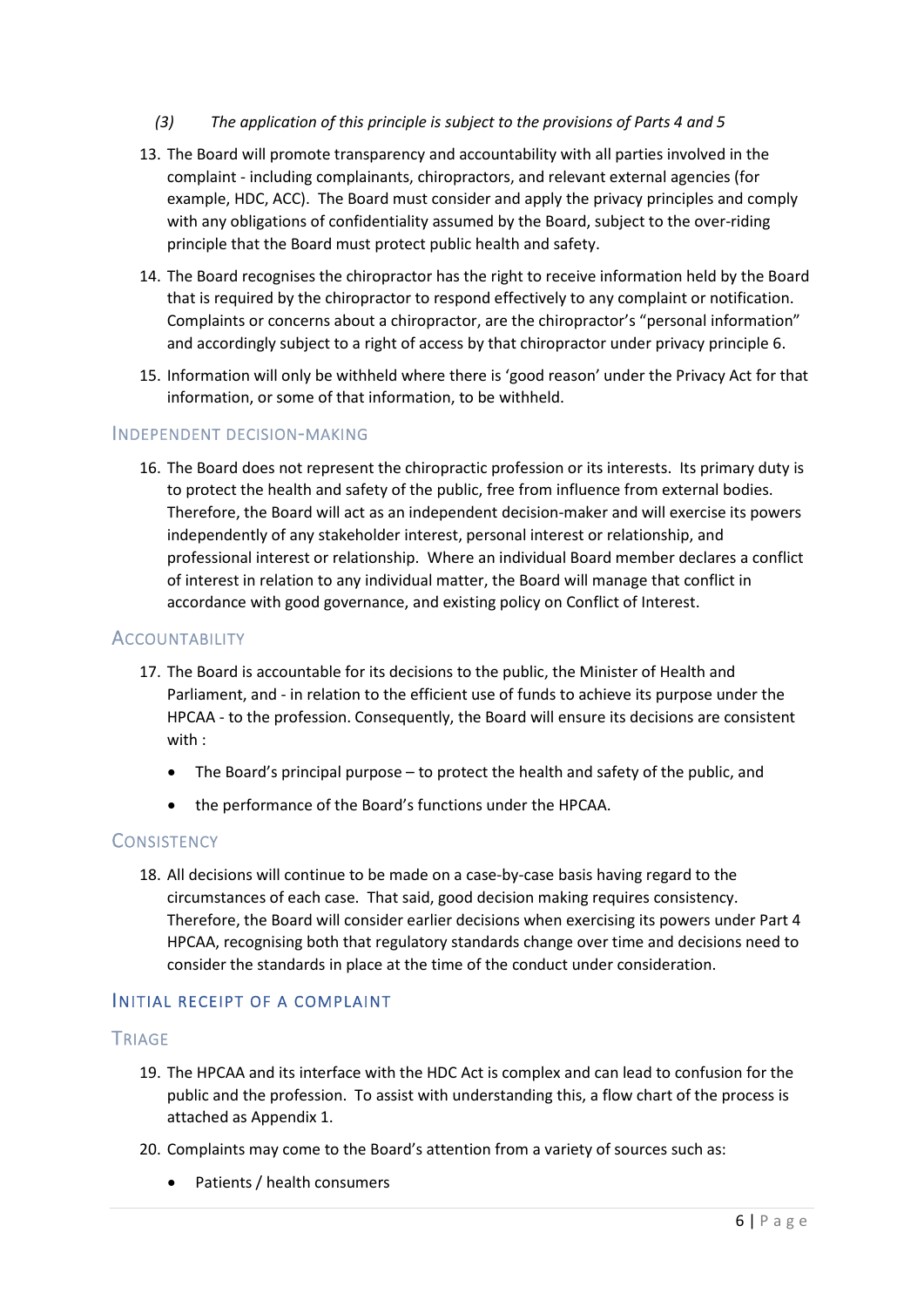- Patients' family/caregiver/whānau
- Government agencies such as the Ministry of Health, ACC or HDC
- Employers
- Colleagues or other health professionals.
- 21. Upon receipt of a notification, Board staff will conduct an initial review. The purpose of the initial review process is to:
	- identify whether there is a concern that may require urgent interim action to protect public safety, and if so, to ensure that the matter is put before the Board as a matter of urgency;
	- ensure that any referral (i.e., to HDC) required by the HPCAA is facilitated;
	- identify what, if any, further information is required; and
	- ensure that each complaint is brought to the Board's attention in a timely manner.
- 22. The Registrar (or delegate) will prioritise complaints and notifications identified as involving a higher risk to public health and safety. Where the initial review identifies a risk of serious harm to the public the Board will act immediately to protect public health and safety.

#### <span id="page-7-0"></span>HDC REFERRAL

- 23. If a complaint alleges that a chiropractor's conduct or practice has affected a health consumer, the Board must refer the complaint to the HDC. The Board may not investigate the complaint until the HDC has either referred the matter back to the Board or closed the complaint. However, while the HDC is considering the complaint, the Board may:
	- consider whether interim orders are necessary to protect the public, under section 69 of the Act; and
	- consider whether the complaint indicates competence or fitness concerns requiring further inquiry, and if so, to decide whether to proceed with those inquiries in accordance with the relevant policy, or to await the outcome of the HDC decision.
- 24. When the HDC closes the complaint and/or refers it back to the Board to consider, the Board may then take whatever action it considers necessary.

#### <span id="page-7-1"></span>CONSIDERATION OF THE COMPLAINT

- 25. Once the HDC has closed the complaint, and/or referred it back to the Board, the Board will seek the chiropractor's response (in addition to any submissions it has already received for consideration of interim orders). The Board will then consider the complaint to determine what, if any, action is required. It will usually have before it:
	- The complaint;
	- The referral from the HDC (which may or may not include a summary of the investigation undertaken and/or any expert advice sought); and
	- The chiropractor's response.

26. The Board's options are:

• To seek further information and reconsider;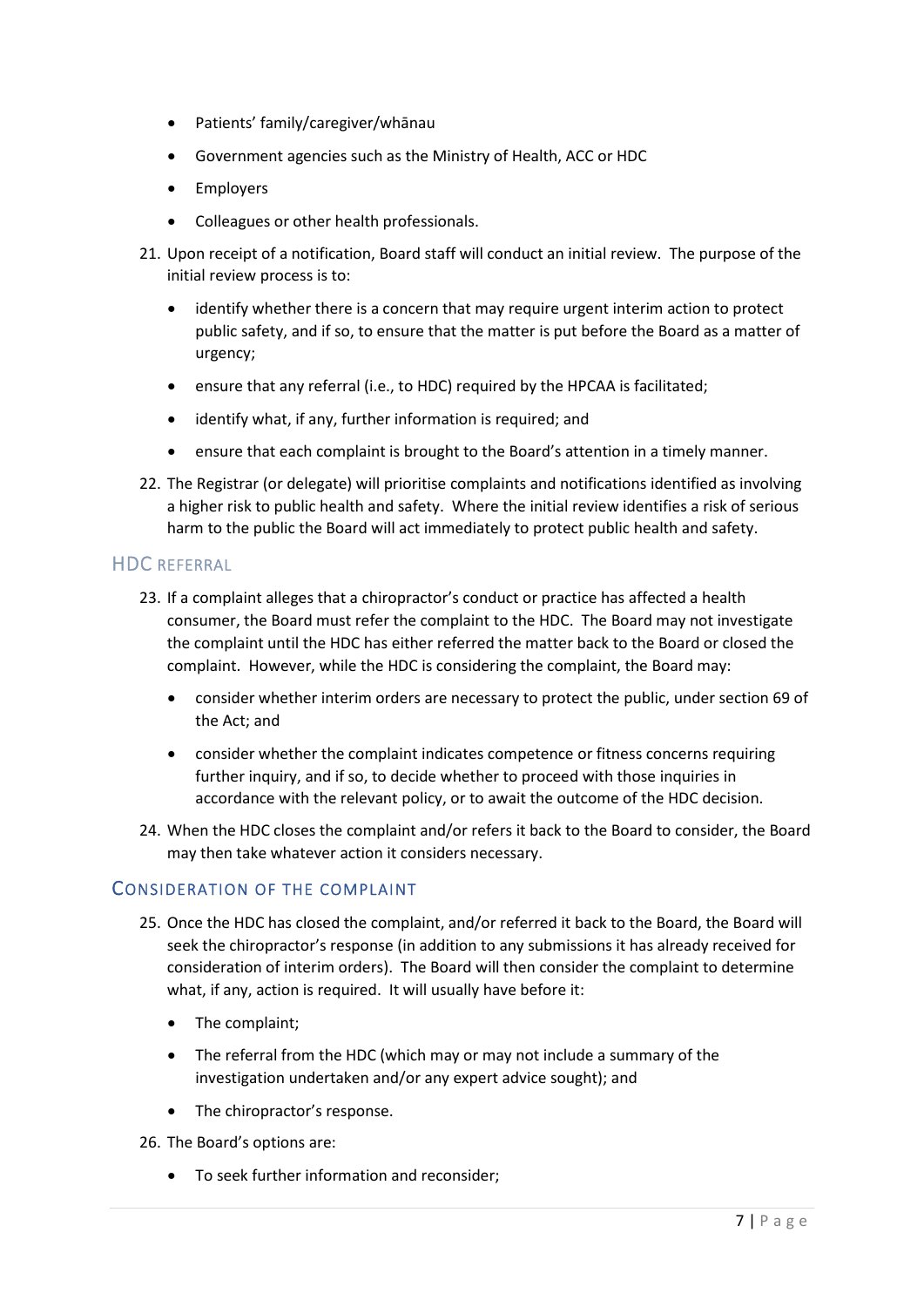- To take no further action;
- To take no further formal action, but provide the chiropractor with feedback on practice issues they may wish to consider addressing;
- To determine that the matter is outside the Board's jurisdiction, and if so, to advise the complainant of any appropriate authority that they may wish to contact;
- If concerns about the chiropractor's competence are raised, to refer the chiropractor for a competence review (refer to the Board's Competence Review Policy);
- If concerns about the chiropractor's health are raised, to refer the chiropractor for a fitness assessment (refer to the Board's Health Policy); or
- If the complaint raises questions about the appropriateness of the conduct or safety of the practice of the chiropractor, to refer the matter to a Professional Conduct Committee (PCC) for investigation (Refer to the Board's PCC Guidelines).

#### <span id="page-8-0"></span>CONSIDERATION OF PROTECTIVE MEASURES

27. As noted above, upon receipt of a complaint, the Board may make interim orders under section 69 or 69A of the HPCAA if it believes they are required for public protection. The thresholds and processes for section 69 and 69A differ slightly, as set out below.

#### *Section 69*

- 28. The Board may make interim orders to include conditions in a chiropractor's scope of practice, or suspend the chiropractor's practising certificate if there is an allegation that:
	- a chiropractor has engaged in conduct that is relevant either to a criminal proceeding, or an investigation under the HDC Act or HPCAA; and
	- The alleged conduct casts doubt on the appropriateness of the chiropractor's conduct in their professional capacity.
- 29. Before making an interim order, the Board must advise the chiropractor why it is considering that and give the chiropractor the opportunity to make submissions and be heard on the matter – either personally or by a representative.

#### *Section 69A*

- 30. Under section 69A of the HPCAA, the Board may make interim orders (conditions or suspension) without prior notice to the chiropractor. It may only do so where the chiropractor:
	- has engaged in conduct that is relevant either to a criminal proceeding, or an investigation under the HDC Act or HPCAA; and
	- In the Board's opinion, held on reasonable grounds, poses a risk of serious harm to the public.
- 31. If the Board makes an order under section 69A, it must advise the chiropractor of the reasons for the order and provide them with an opportunity to make written submissions and/or be heard (either personally or by a representative) within 20 working days of making the order.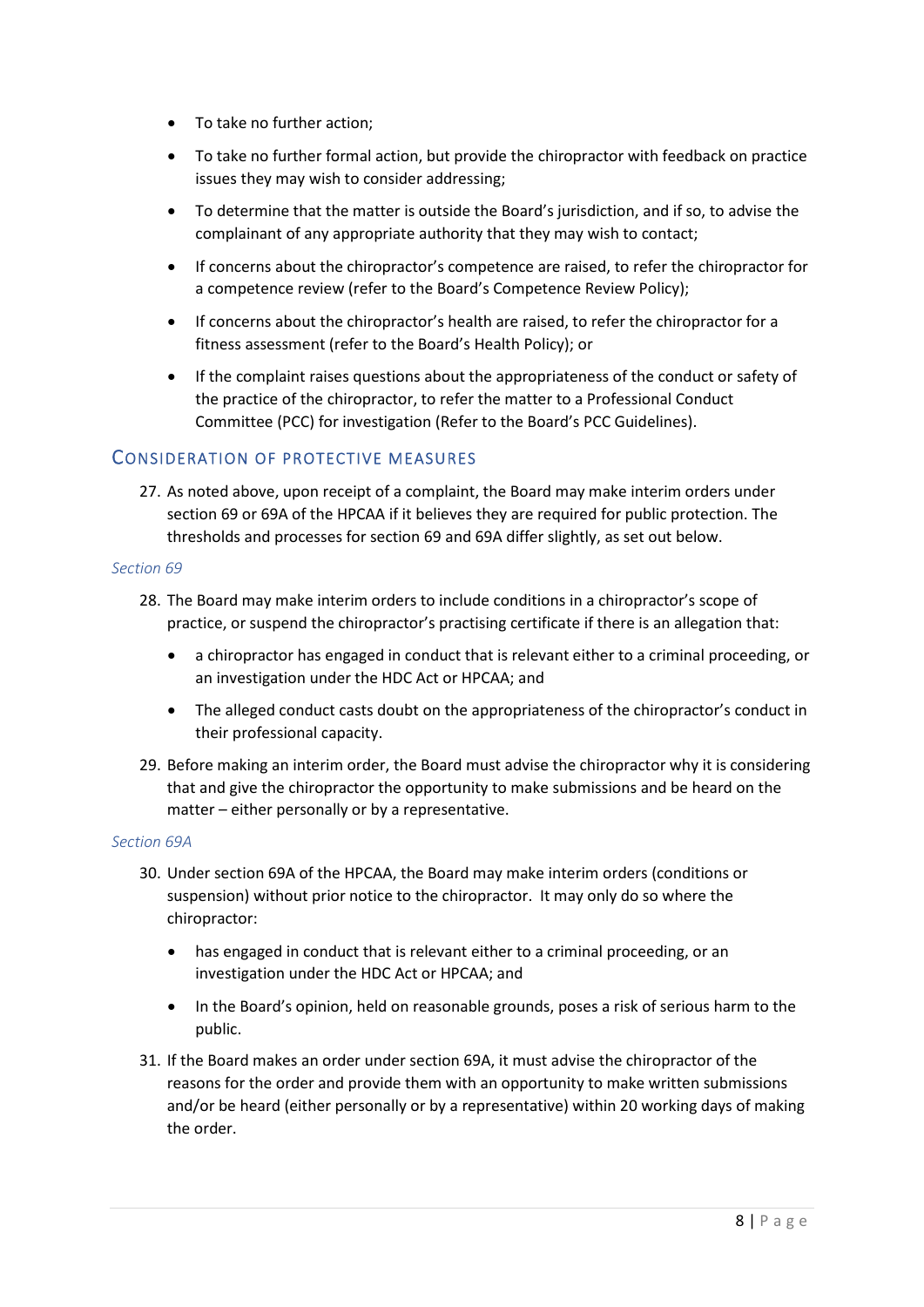#### <span id="page-9-0"></span>Examples of conditions

- 32. The imposition of interim orders is not punitive its purpose is to protect the public while further inquiries or investigations are undertaken. With that in mind, the Board will always aim to impose the least regulatory force necessary to protect the public. This means it will not suspend a chiropractor's practising certificate if it is satisfied that public safety can be achieved with the imposition of conditions.
- 33. Without limiting the Board's options, examples of conditions include:
	- A requirement to practise under supervision, or in a specified practice setting; or
	- A restriction on providing care to patients of a particular demographic (where there is an allegation of transgression of sexual boundaries, or similar).
- 34. Where conditions are imposed, the Board will also implement a monitoring process to ensure that the chiropractor is complying with those conditions.

#### <span id="page-9-1"></span>RETENTION OF INFORMATION

- 35. The Board will retain information relevant to any complaint on the chiropractor's file and will take reasonable steps to store that information securely so that it remains available as required but is protected from unauthorised access or disclosure.
- 36. Information held on file may be reviewed by the Board if any further complaint is made about the chiropractor at any time. The purpose of any review is to identify whether the combination of the existing information and the new information indicate a pattern of conduct in the chiropractor's practice that raises concerns that may not have been apparent based on a single complaint.